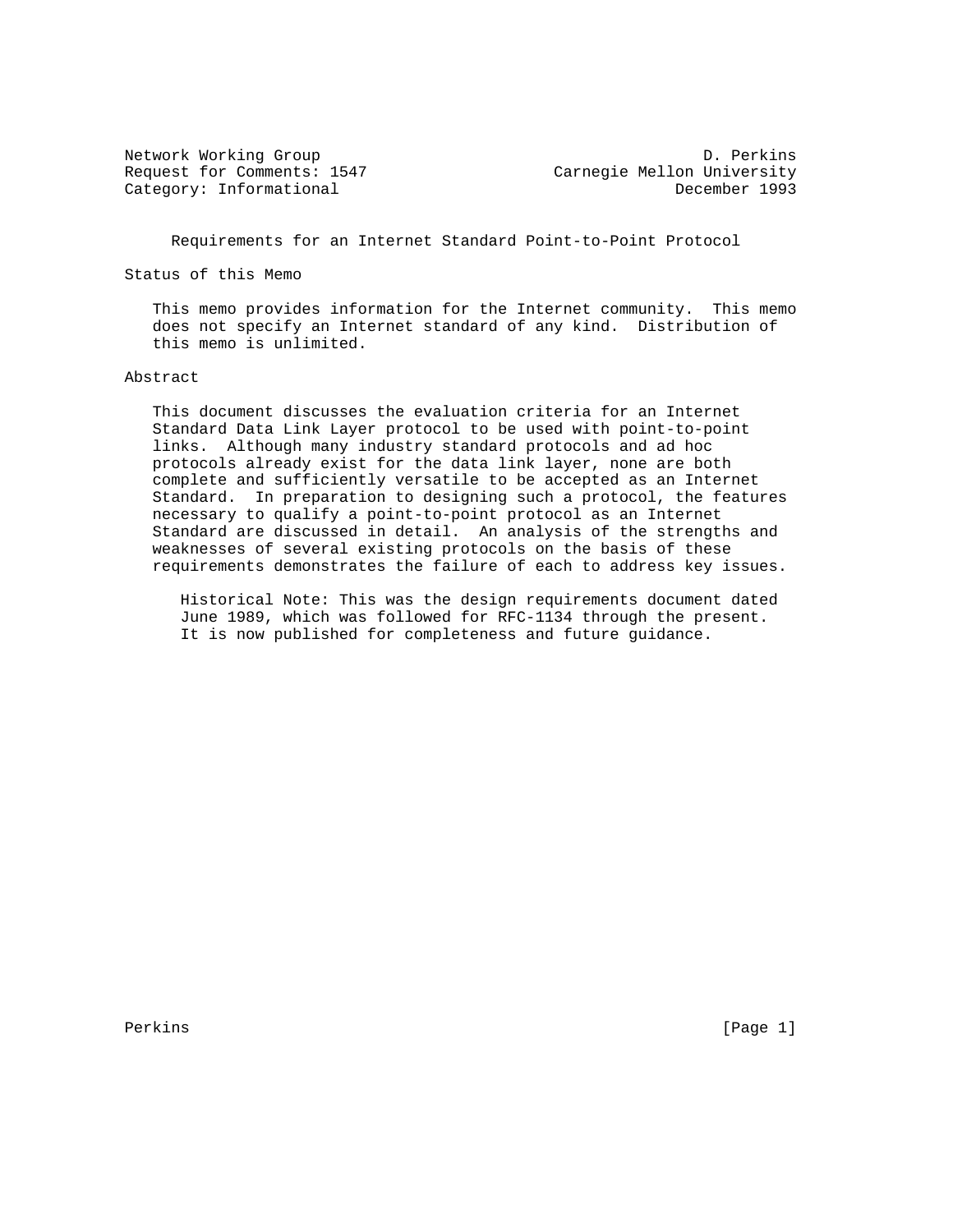# Table of Contents

| 1.             |                                                           |
|----------------|-----------------------------------------------------------|
| 1.1            |                                                           |
| 2.1            |                                                           |
| 2.1            |                                                           |
| 2.2            |                                                           |
| 2.3            |                                                           |
| 2.4            |                                                           |
| 2.5            |                                                           |
| 2.6            |                                                           |
| 2.7            | Multiple Physical and Data Link Layer Protocols8          |
| 2.8            |                                                           |
| 2.9            |                                                           |
| 2.10           |                                                           |
| 2.11           |                                                           |
| 2.12           |                                                           |
| 2.13           |                                                           |
| 2.14           | Misconfiguration Detection 11                             |
| 2.15           | Network Layer Address Negotiation 11                      |
| 2.16           | Data Compression Negotiation 11                           |
| 2.17           | Extensibility and Option Negotiation 12                   |
| 3.             |                                                           |
| 3.1            |                                                           |
| 3.2            |                                                           |
| 3.3            |                                                           |
| 3.4            |                                                           |
| 3.5            |                                                           |
| 3.6            | Half-Duplex or Simplex Links 14                           |
| 3.7            | 7-bit Asynchronous RS-232 Links 14                        |
| 4.             | Prior Work On PPP Protocols 14                            |
| 4.1            |                                                           |
|                | 4.1.1 RFC 891 - DCN Local-Network Protocols, Appendix A14 |
|                | 4.1.2 RFC 914 - Thinwire Protocols 14                     |
|                | 4.1.3 RFC 916 - Reliable Asynchronous Transfer Protocol15 |
|                | 4.1.4 RFC 935 - Reliable Link Layer Protocols 15          |
|                | 4.1.5 RFC 1009 - Requirements for Internet Gateways 15    |
|                |                                                           |
| 4 <sub>2</sub> |                                                           |
|                | $4.2.1$ ISO 3309 - HDLC Frame Structure 16                |
|                | 4.2.2 ISO 6256 - HDLC Balanced Class of Procedures16      |
|                |                                                           |
|                |                                                           |
| 4.3            |                                                           |
|                | 4.3.1 Cisco Systems point-to-point protocols 17           |
|                |                                                           |
|                | 4.3.3 Proteon p4200 point-to-point protocol 18            |
|                | 4.3.4 Ungermann Bass point-to-point protocol 18           |

Perkins [Page 2]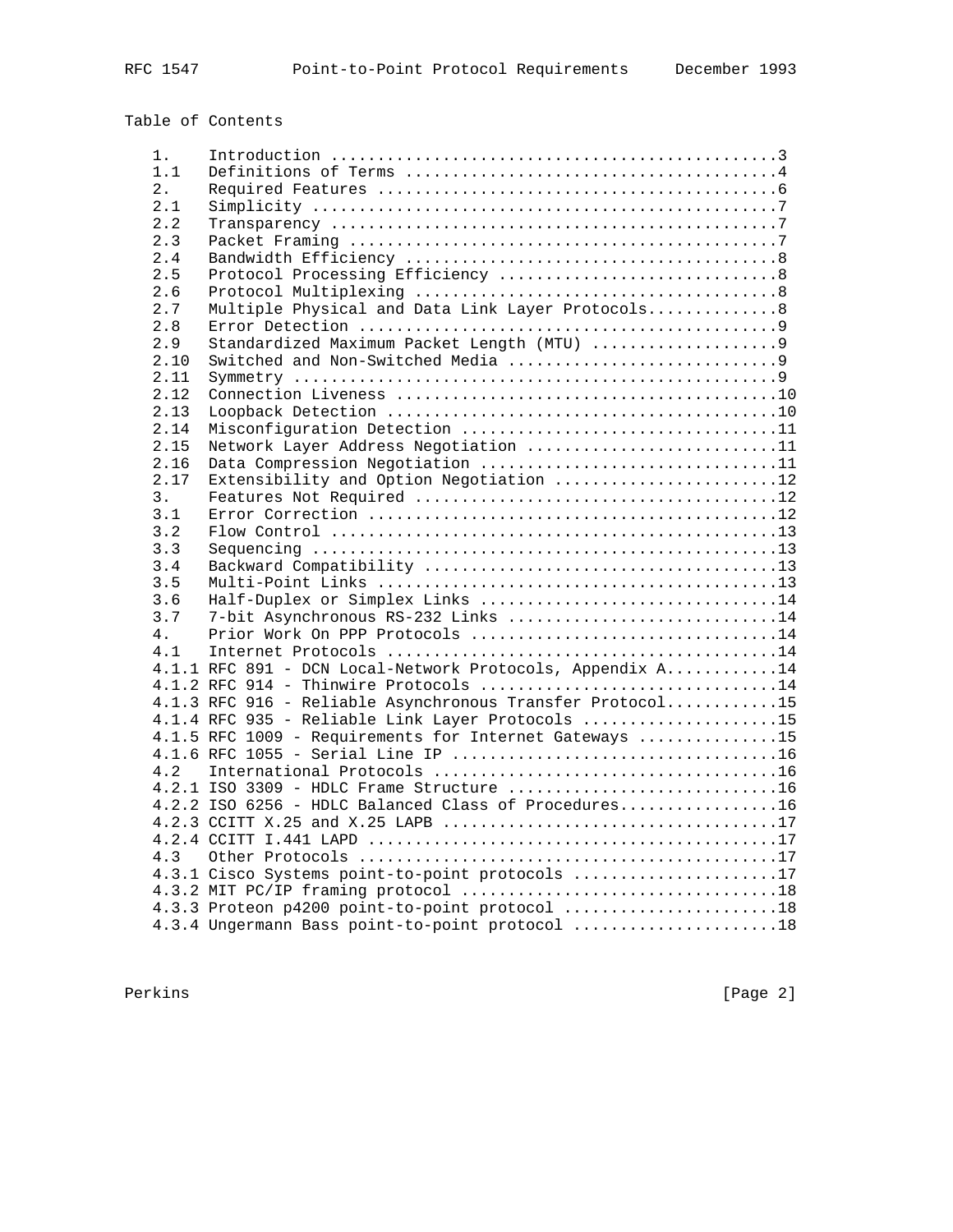# 1. Introduction

 The Internet has seen explosive growth in the number of hosts supporting IP [1]. The vast majority of these hosts are connected to Local Area Networks (LANs) of various types, Ethernet being the most common. Most of the other hosts are connected through Wide Area Networks (WANs), such as X.25 style Public Data Networks (PDNs).

 In the past, relatively few of these hosts were connected with simple point-to-point links. Yet, point-to-point serial links are among the oldest methods of data communications, and almost every host supports point-to-point connections. For example, asynchronous RS-232 interfaces are essentially ubiquitous.

 One reason for the small number of point-to-point IP links was the lack of a single established encapsulation protocol. There were plenty of non-standard (and at least one de facto standard) encapsulation protocols available, but there was not one which was agreed upon as an Internet Standard.

 A number of protocols have been proposed to the Internet community, but no consensus was reached as to which protocol should be adopted as a standard. The reason may be that these proposals often addressed specific problems rather than providing general purpose service.

 For example, one of the most successful protocols to-date was Rick Adam's SLIP protocol for BSD UNIX [9]. SLIP provides only the most rudimentary support for sending IP datagrams over asynchronous serial lines, and ignores issues such as the use of protocols other than IP and the use of synchronous links.

 This document proposes a set of requirements for an Internet Standard point-to-point protocol (ISPPP). Its purpose is not to propose any one design for the standard; any solutions outlined in the text are intended only as examples, and do not preclude other implementations.

 The document is divided into four major sections. The first section defines a number of technical terms used in this document. The second section lists the proposed requirements and details some

Perkins [Page 3] [Page 3] [Page 3] [Page 3] [Page 3] [Page 3] [Page 3] [Page 3] [Page 3] [Page 3] [Page 3] [Page 3] [Page 3] [Page 3] [Page 3] [Page 3] [Page 3] [Page 3] [Page 3] [Page 3] [Page 3] [Page 3] [Page 3] [Page 3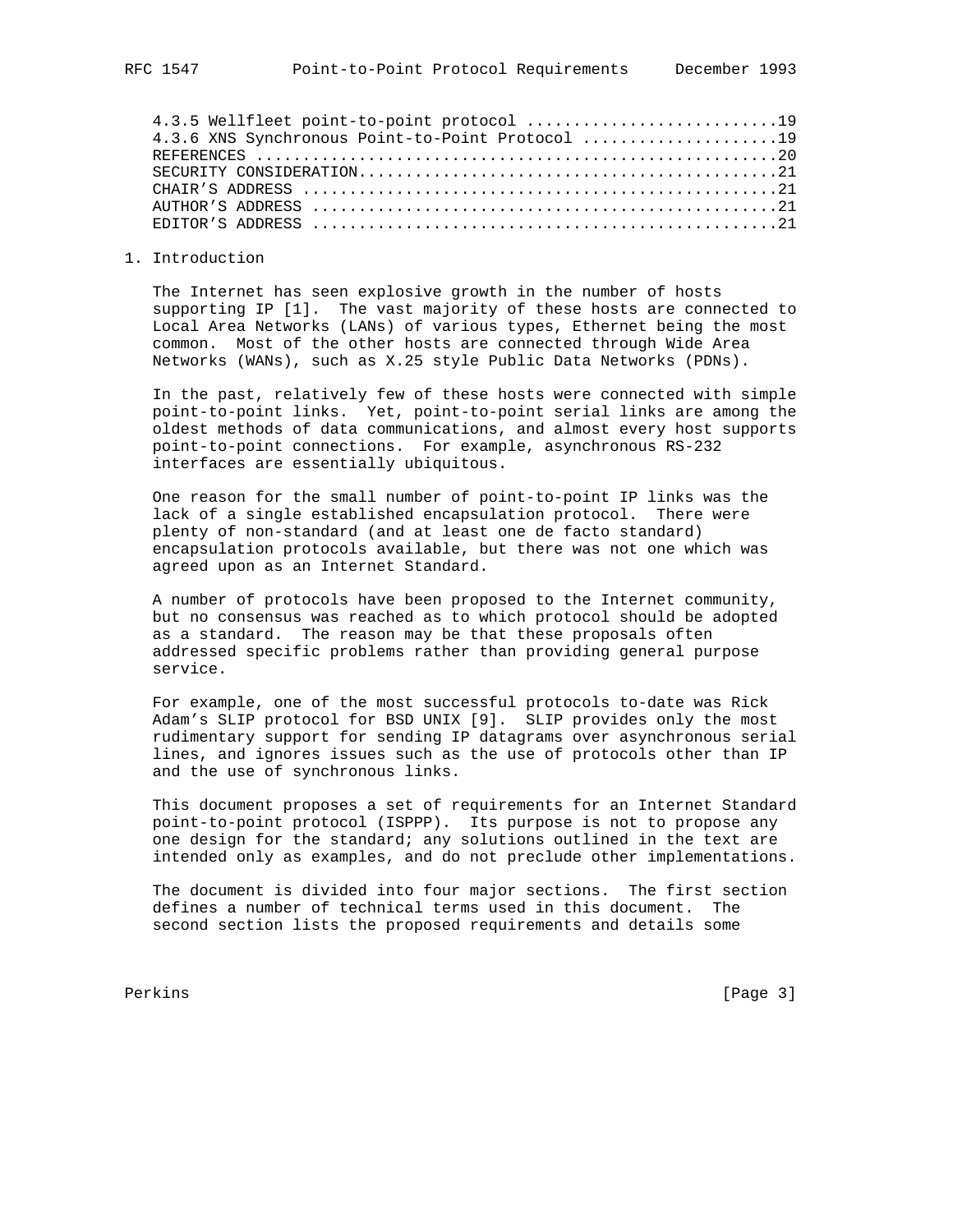issues that are ignored by other protocols. The third section attempts to clarify a number of non-requirements. The fourth section analyzes existing protocols in light of the proposed requirements and discusses the failure of each to address key issues.

# 1.1 Definitions of Terms

 This section defines many of the terms which will be used in further sections of this document. The terms "layer" and "level" are used extensively and refer to protocol layers as defined by the International Organization For Standardization's Reference Model (ISORM) standard. In particular, the terms Physical Layer, Data Link Layer and Network Layer refer to layers one, two and three respectively of the ISORM. A "higher layer" refers to one with a numerically larger layer number.

#### datagram

 The unit of transmission in the network layer (such as IP). A datagram may be encapsulated in one or more packets (q.v.) passed to the data link layer.

# data link layer

 Layer two in the ISO reference model. Defines how bits transmitted and received by the physical layer are recognized as bytes and frames. May also define procedures for error detection and correction, sequencing and flow control.

### fragment

 The result of fragmentation. Fragmentation at the network layer breaks large datagrams into multiple parts less than or equal to the size of the packets passed to the data link layer. Fragmentation at the data link layer breaks large packets into multiple frames.

### frame

 The unit of transmission at the data link layer. A frame may include a header and/or a trailer along with some number of units of data.

framing protocol

 A protocol at the data link level for marking the beginning and end of a frame transmitted across a link.

Perkins [Page 4]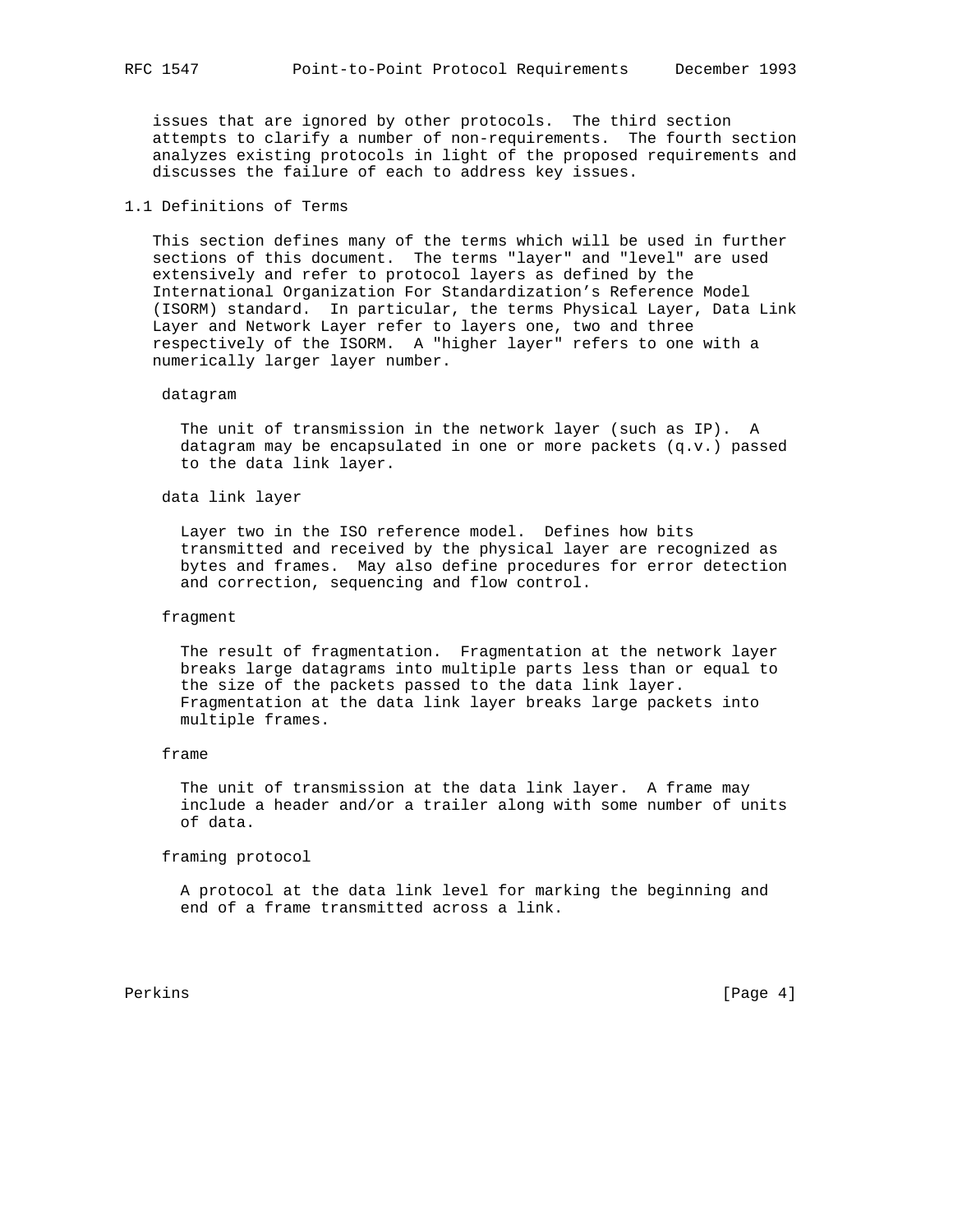internet

 An interconnected system of networks tied together by a common "internet protocol" providing a common and consistent network address structure.

#### Internet

Specifically refers to the IP Internet.

Internet Standard Point-to-Point Protocol (ISPPP)

 A point-to-point protocol which is declared an official Internet Standard. This protocol does not yet exist, but its proposed characteristics are presented in this paper.

Maximum Transmission Unit (MTU)

 The maximum allowable length for a packet (q.v.) transmitted over a point-to-point link without incurring network layer fragmentation.

# network layer

 Layer three in the ISO reference model. Responsible for routing packets (q.v) between physical networks.

octet

 A unit of transmission consisting of 8 bits. On most machines an octet is the same as a byte or a character, but this need not be true.

#### packet

 The unit of transmission passed across the interface between the network layer and the data link layer. A packet is usually mapped to a frame  $(q.v)$ ; the exception is when data link layer fragmentation is being performed.

physical layer

 The first layer in the ISO reference model. Describes electrical, mechanical and timing characteristics of a link.

point-to-point protocol (ppp)

A data link layer protocol for the transmission of packets (q.v.)

Perkins [Page 5]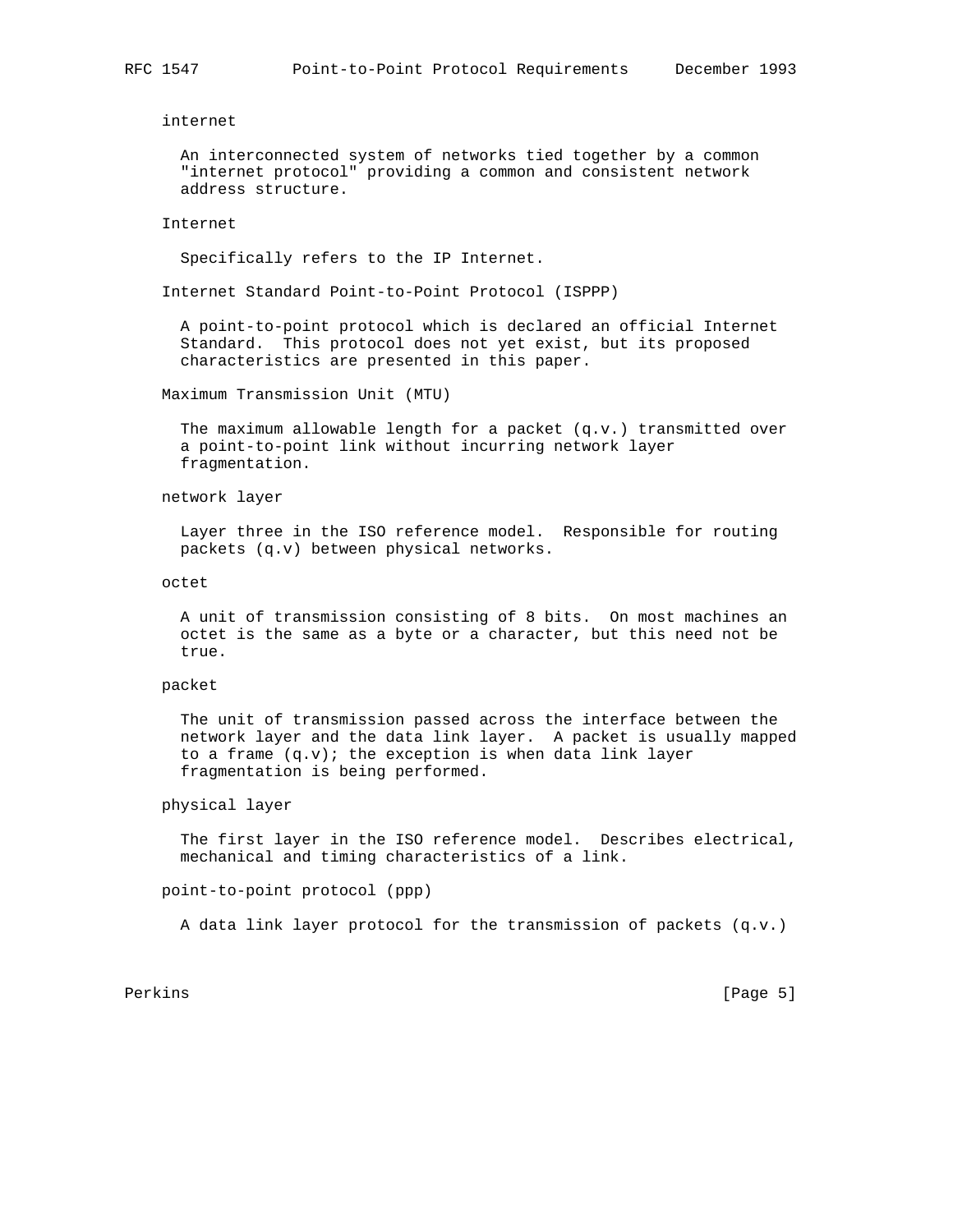over a point-to-point link. In the following discussion, the acronym "ppp" refers to any generic point-to-point protocol.

serial line IP (slip)

 Often incorrectly used as a synonym for "point-to-point protocol", "slip" specifically refers to any protocol for the transmission of IP datagrams over a serial point-to-point line.

# SLIP

 Although many proposed protocols are named "SLIP", this document will use SLIP (uppercase) to refer to Rick Adam's slip (q.v.) for BSD UNIX [9].

# 2. Required Features

 In order for a point-to-point protocol to be accepted by the Internet community it must adequately address many requirements. This section itemizes and discusses the proposed requirements. Although the main emphasis of the discussion is on protocol architecture requirements, implementation requirements are sometimes discussed as well.

 These particular requirements were chosen to assure that the ISPPP adequately serves the needs of its users. Some of these needs are universal and dictate clear requirements for the protocol; for example, a packet framing protocol is a fundamental necessity. Other needs are more specific and may even be conflicting. Connection liveness determination is very important on some links but can be very expensive on others. A standard protocol must address all of these needs; in particular, it must be able to resolve conflicts effectively.

 Resolving these conflicts requires that a protocol feature have both enabled and disabled modes and that these modes must be compatible with each other. The enabled mode allows the protocol to solve problems in environments where they exist. The disabled mode allows problems to be ignored in environments where they do not exist. To assure interoperabilty, implementations are required to support both modes and allow the user (not necessarily human) to dynamically choose which is appropriate.

 This is essentially the same solution used in the User Datagram Protocol (UDP) [2]. The UDP datagram checksum may be computed (enabled mode) or it may not (disabled mode). Compatibility is maintained by requiring the checksum to be transmitted as zero in disabled mode and ignored when received as zero in either mode. Implementations of UDP are generally encouraged to support both modes

Perkins [Page 6] [Page 6] [Page 6] [Page 6] [Page 6] [Page 6] [Page 6] [Page 6] [Page 6] [Page 6] [Page 6] [Page 6] [Page 6] [Page 6] [Page 6] [Page 6] [Page 6] [Page 6] [Page 6] [Page 6] [Page 6] [Page 6] [Page 6] [Page 6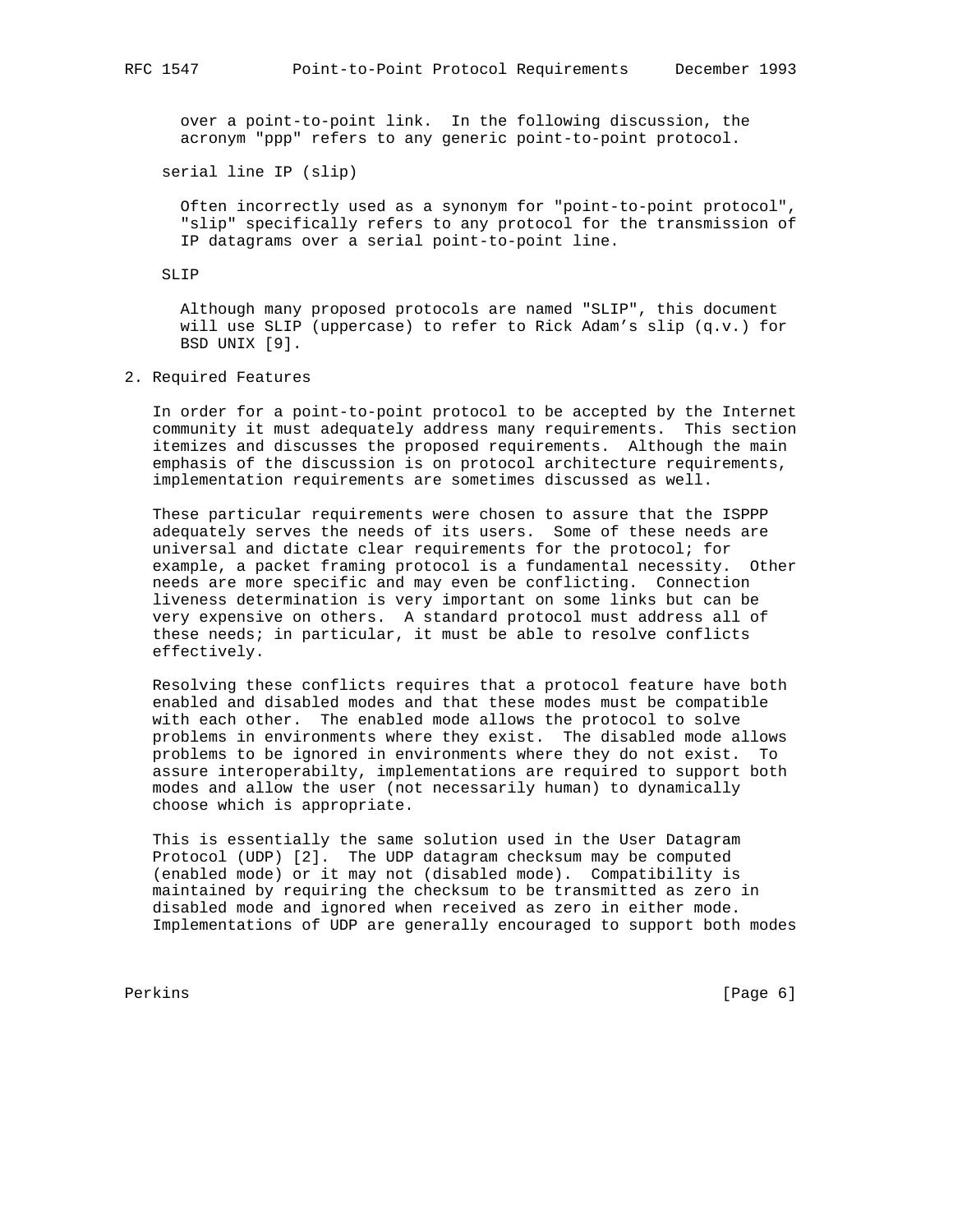but allow the application to choose modes.

### 2.1 Simplicity

 The ISPPP must be simple. The Internet architecture very carefully places the most complexity in the transport layer (that is, TCP). The internetwork layer (IP) is a fairly simple, almost stateless protocol providing an unreliable datagram service. The data link layer need provide no more capability than the IP protocol; no error correction, sequencing or flow control is necessary. Including these would in most cases needlessly duplicate the capabilities of the transport layer, and might possibly decrease efficiency. This is not to say that these capabilities must never be included; there are some cases which may warrant them. For instance, very noisy links may be more efficiently handled using a more complex data link layer protocol such as CCITT's LAPB. Nevertheless, the watchword for a point-to-point protocol should be simplicity.

 A simple design also decreases the incidence of programming errors, thereby increasing the likelihood of interoperability among different implementations. Since interoperability is a primary goal of standardization, this is another strong argument for simplicity.

# 2.2 Transparency

 The ISPPP must be transparent to higher layers. The protocol must not place any constraints on transmitted data. All ISPPP data, including higher level headers as well as data, must be transported unmodified end-to-end. No restrictions are placed on how the ISPPP accomplishes this. For example, if the ISPPP uses a particular character for framing, it must also provide some way of disambiguating higher level data containing that character from a framing character (such as escaping or bit-stuffing). This is mainly an issue for the data link and physical layer protocols incorporated into the ISPPP.

# 2.3 Packet Framing

 The ISPPP must be able to correctly and efficiently frame packets. A receiver must be able to locate correctly the beginning and end of each transmitted packet. Within each packet, the receiver must be able to identify the boundaries of each octet. Finally, within each octet, each bit must be located and identified. No restrictions other than those specified in this document are placed on the packet framing protocol.

Perkins [Page 7]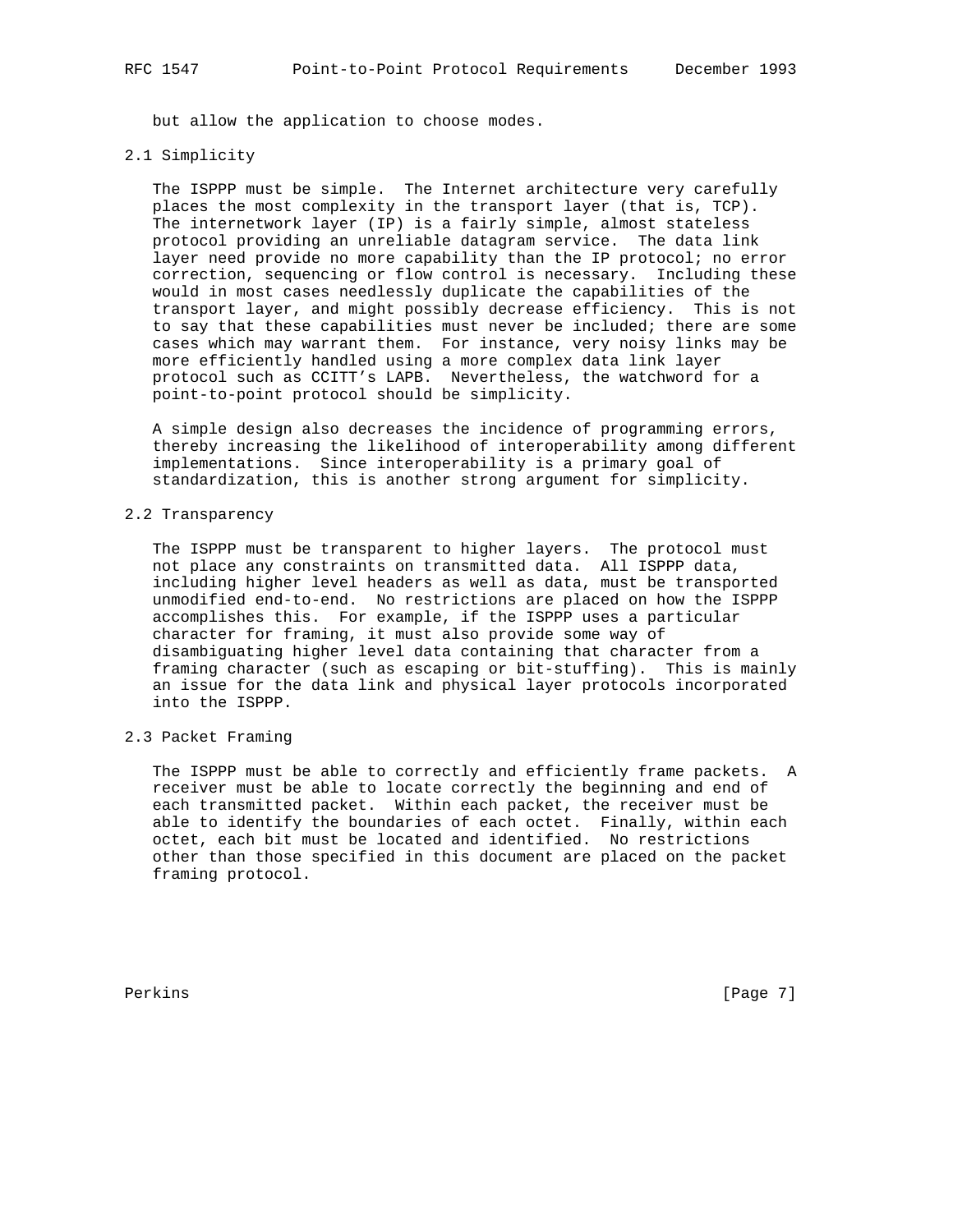# 2.4 Bandwidth Efficiency

 The ISPPP must make efficient use of available bandwidth. At most, the ppp overhead may impose a few percent reduction in raw link bandwidth.

2.5 Protocol Processing Efficiency

 The processing of the ISPPP headers must typically be very fast and efficient. The format for data packets should be very simple in the normal case, without complex field checking.

2.6 Protocol Multiplexing

 The ISPPP must support multiplexing of many higher level protocols. Although the Internet community is interested mainly in IP, co existence of other protocols is frequently required. IP networks must often support additional protocols such as AppleTalk, DECnet, IPX, and XNS. For point-to-point links to connect gateways on geographically separated Local Area Networks (LANs), the ISPPP must simultaneously support all protocols implemented on both the LANs and the gateways. This suggests that the ISPPP must include a protocol type field or other multiplexing scheme. Given the large number of protocols, the potential use of the protocol type field as a data compression aid, and the experimental nature of the Internet, eight bits of type field are not sufficient. Sixteen bits of type field are suggested, although twelve bits (4096 protocols) should suffice.

2.7 Multiple Physical and Data Link Layer Protocols

 The ISPPP must support a multiplicity of physical and data link layer protocols. Many types of point-to-point links exist. Links can be serial or parallel, synchronous or asynchronous, low speed or high speed, electrical or optical. Standards are required for the transmission of IP datagrams over each type of commonly used link.

 The ISPPP must not inhibit the use of any type of link. This includes, but is not limited to, asynchronous, bit-oriented synchronous (HDLC [10] and X.25 LAPB [11]), and byte-oriented synchronous (BISYNC and DDCMP [15]) links.

 The ISPPP must initially provide support for at least the following types of links:

 Full duplex asynchronous RS-232 [3] links with 8 bits of data and no parity, ranging in speeds from 300 to 19.2k bps or more.

Full duplex bit-oriented synchronous links including RS-422, RS-

Perkins [Page 8] [Page 8] [Page 8] [Page 8] [Page 8] [Page 8] [Page 8] [Page 8] [Page 8] [Page 8] [Page 8] [Page 8] [Page 8] [Page 8] [Page 8] [Page 8] [Page 8] [Page 8] [Page 8] [Page 8] [Page 8] [Page 8] [Page 8] [Page 8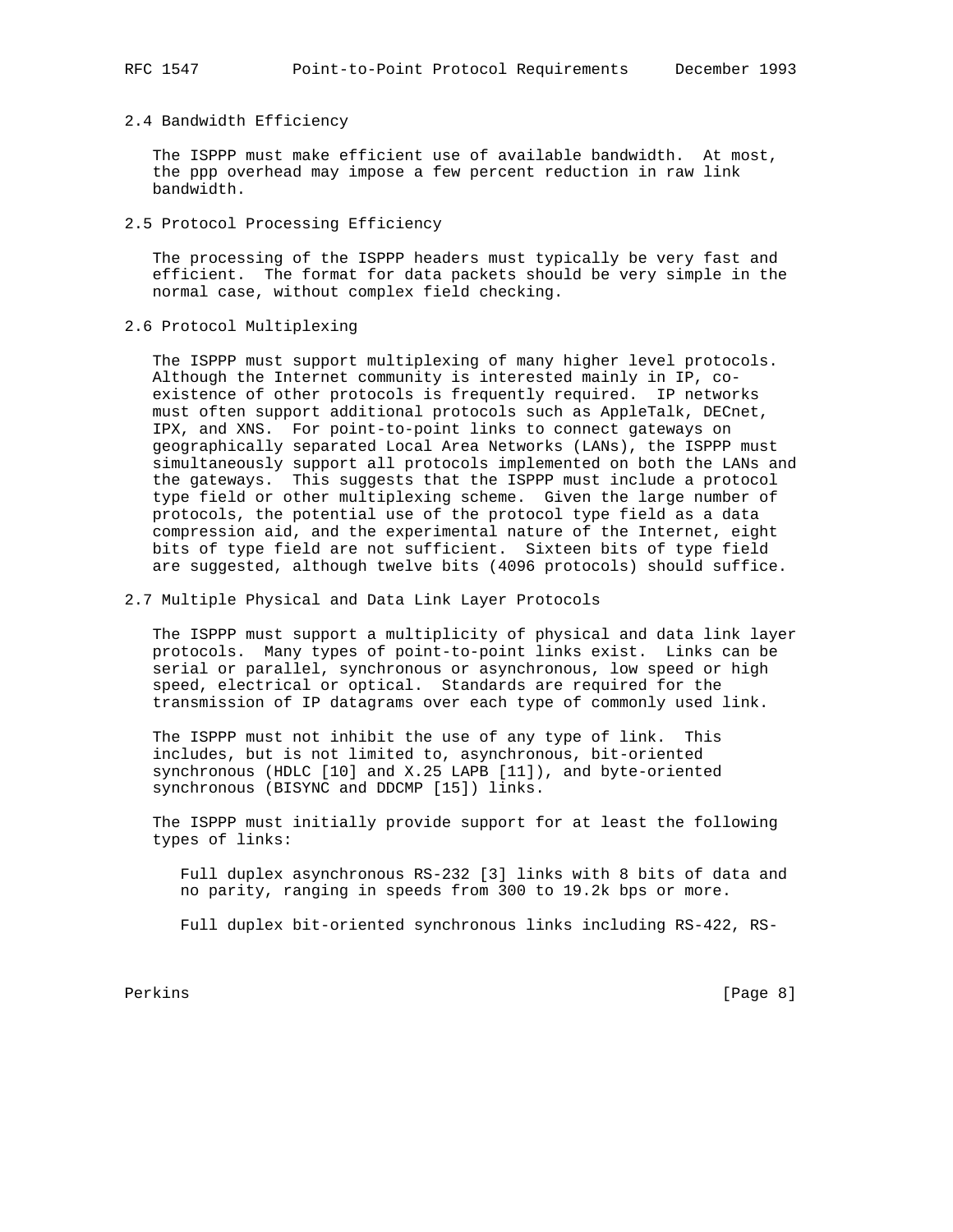423, V.35 and T1.

Other links should be standardized as the need arises.

2.8 Error Detection

 The ISPPP must provide some form of basic error detection. Most network and transport layer protocols provide mechanisms to detect corrupted packets. However, some network protocols expect error free transmission and either provide error detection only on a conditional basis or do not provide it at all. It is the consensus of the Internet community that error correction should always be implemented in the end-to-end transport, but that link error detection in the form of a checksum, Cyclic Redundancy Check (CRC) or other frame check mechanism is useful to prevent wasted bandwidth from propagation of corrupted packets. Link level error correction is not required.

### 2.9 Standardized Maximum Packet Length (MTU)

 The ISPPP must have a standardized default maximum packet length for each type of point-to-point link. This standardization helps to promote interoperable implementations. Higher layer protocols must not attempt to transmit packets longer than the MTU. If a higher layer protocol does try to transmit a packet which is too long, the ISPPP must drop the packet and return an error. The MTU may potentially be changed from the default via some sort of explicit negotiation or private agreement, but the default must be enforced in all other cases. The default should be at least 1500 bytes, to efficiently carry common LAN traffic.

2.10 Switched and Non-Switched Media

 The ISPPP must be able to support both switched (dynamic) and non switched (static) point-to-point links. A common example of a non- switched link is a 3-wire asynchronous RS-232 cable which might connect a host to a particular gateway. Switched media may be exemplified by connections over a standard voice network or an Integrated Services Digital Network (ISDN). Links over ISDN are currently rare, but are expected to become increasingly commonplace. To be a viable standard, the ISPPP must be able to effectively support both types of links. Procedures for establishing switched connections are beyond the scope of this document.

# 2.11 Symmetry

The ISPPP should operate symmetrically to maximize flexibility.

Perkins [Page 9]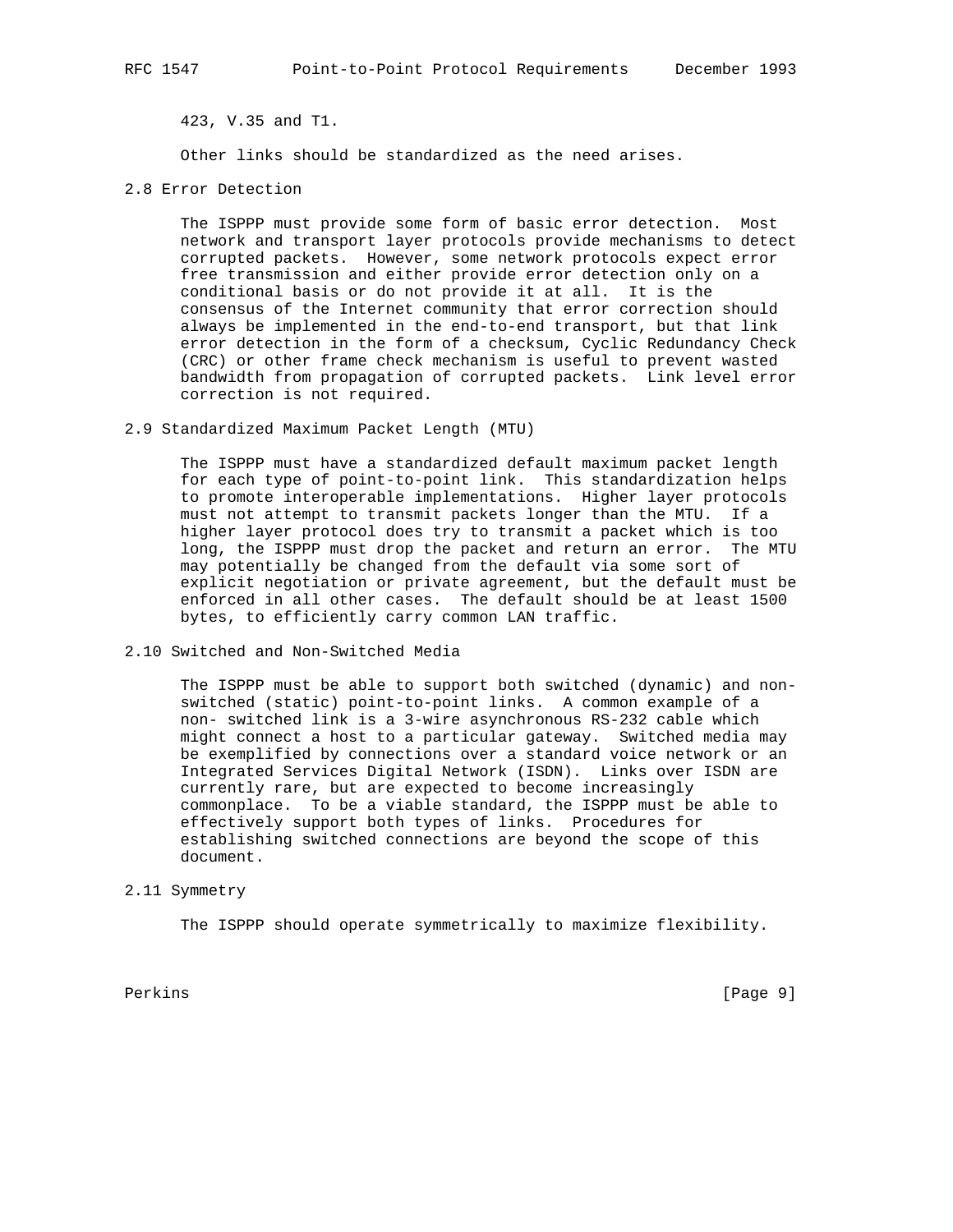The ISPPP must allow communications among any combination of gateways and hosts. One host may need to communicate directly with another host, or it may be connected to a gateway to gain access to a whole network. A gateway may establish a connection to a single host in order to deliver a packet, or it may connect to another gateway on a permanent or transient basis. Symmetry is destroyed by pre-assigned static roles, such as master and slave or gateway and host. If necessary, roles may be dynamically determined on a per connection basis.

# 2.12 Connection Liveness

 The ISPPP must include a mechanism to automatically determine when a link is functioning properly and when it is defunct. This mechanism should be enabled by default, but the protocol and all implementations must allow this mechanism to be disabled.

 When enabled, this mechanism should discover changes in a link's status in a timely fashion -- no more than a few minutes. Continuing to utilize a link which is down often causes routing problems commonly referred to as "black holes". These problems can be hard to find and diagnose. By automatically detecting a failing link, a point-to-point protocol can avoid such problems, and also provide a powerful tool for a network manager trying to locate and remedy the fault.

 When a point-to-point connection is not functioning properly, it must be declared "down" for the purposes of routing packets for higher level protocols. In order to certify a link "up", the systems on either end of the link must be able to successfully exchange packets. In other words, the systems at both ends must be able both to transmit and to receive packets, and the link must be able to transport packets in both directions. Links are defined to be "down" at initialization, their liveness must be verified before they may be declared "up".

 This feature may be disabled in situations where connection status determination is "expensive". For example, a link may traverse a Public Data Network (such as TELENET or TYMNET) which accounts for bandwidth utilization. Constant pinging would result in charges being accrued even in the absence of useful communications.

# 2.13 Loopback Detection

 The ISPPP must be capable of automatically detecting a looped-back link without operator assistance. Modems and other communications gear are often placed in a loopback mode to aid in diagnosis of circuit failures. Detection of this condition must take no longer

Perkins [Page 10]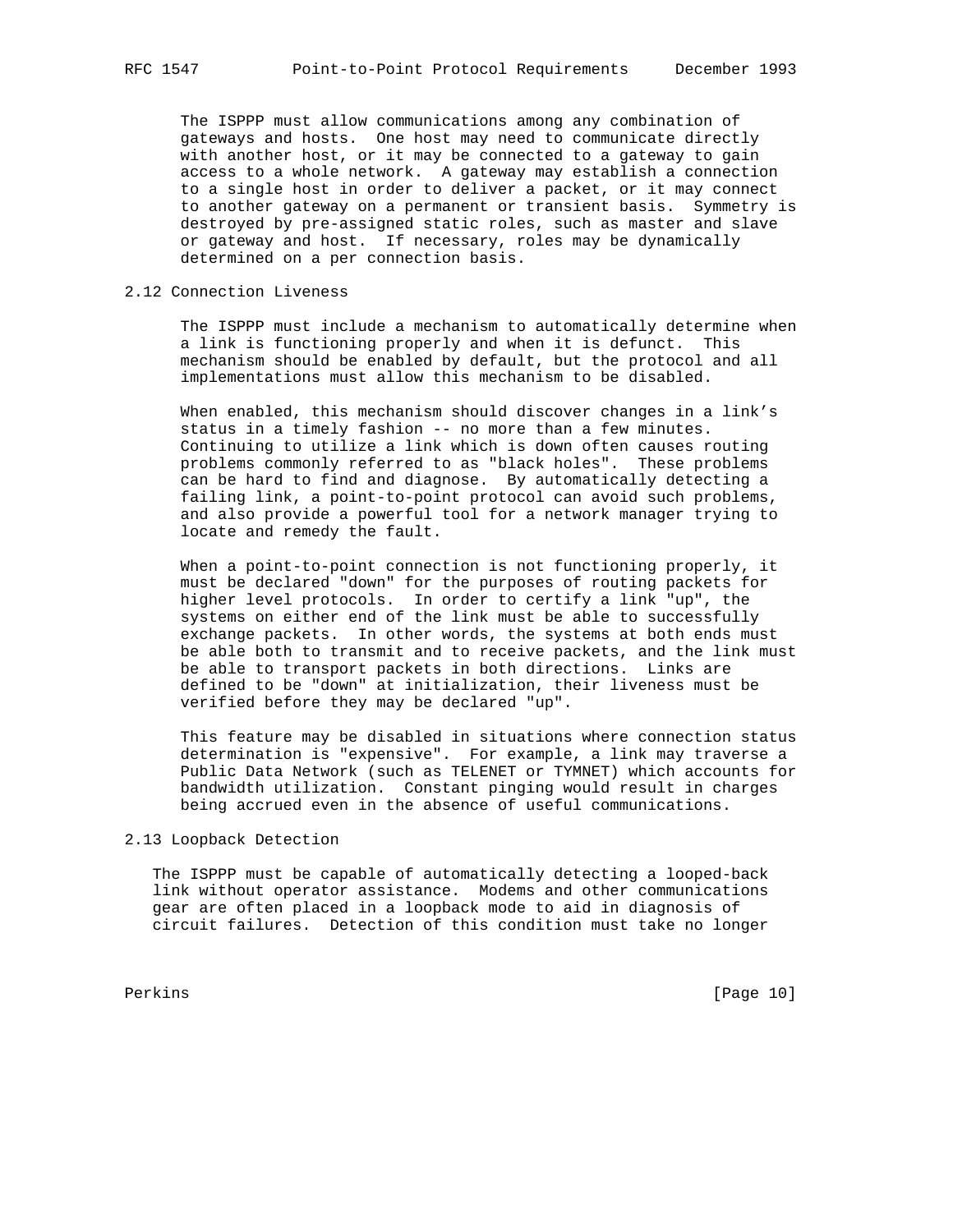than one period of the liveness protocol. While the link is in loopback mode, each end of the link must declare the other end to be unreachable. However, to aid in diagnosis, each end of the link may declare itself reachable for any higher-level protocol which distinguishes between the two ends of the link.

# 2.14 Misconfiguration Detection

 The ISPPP must be able to quickly detect misconfigured point-to-point connections. A connection which is misconfigured must never be declared to be up. Many systems, gateways in particular, have more than one point-to-point connection. When many cables terminate within a small area, the possibility for confusion abounds. It becomes very easy to mistakenly plug a cable into the wrong connector, or even to swap cables. The protocol should do its best to provide protection against these errors by verifying the remote end's identity whenever possible before marking an interface as operational. The purpose of this verification is not rigorous authentication but the detection of simple errors.

# 2.15 Network Layer Address Negotiation

 The ISPPP must allow network layer (such as IP) addresses to be negotiated. The negotiation algorithm should be as simple as possible and must be guaranteed to terminate in all cases. Many network layer protocols and implementations are required to know the addresses at both ends of a point-to-point link before packets may be routed. These addresses may be statically configured, but it may sometimes be necessary or convenient for these addresses be dynamically ascertained at connection establishment. This is especially important when switched media are used. For example, a dial-up IP gateway must know the IP address of its peer before packets can be successfully routed. This address can be either statically or dynamically configured. In the former case, the gateway's peer must therefore learn the static address (static with respect to the gateway). In the latter situation, the gateway must dynamically learn the address used by its peer.

# 2.16 Data Compression Negotiation

 The ISPPP must provide a way to negotiate the use of data compression algorithms. This mechanism should be as simple as possible and must be guaranteed to terminate in all cases. The protocol is not required to standardize any data compression algorithms; conforming implementations of the protocol therefore may refuse to do data compression when negotiating (refusal to do data compression always takes precedence over an offer to do it). However, to allow the use of data compression between consenting systems, the point-to-point

Perkins [Page 11]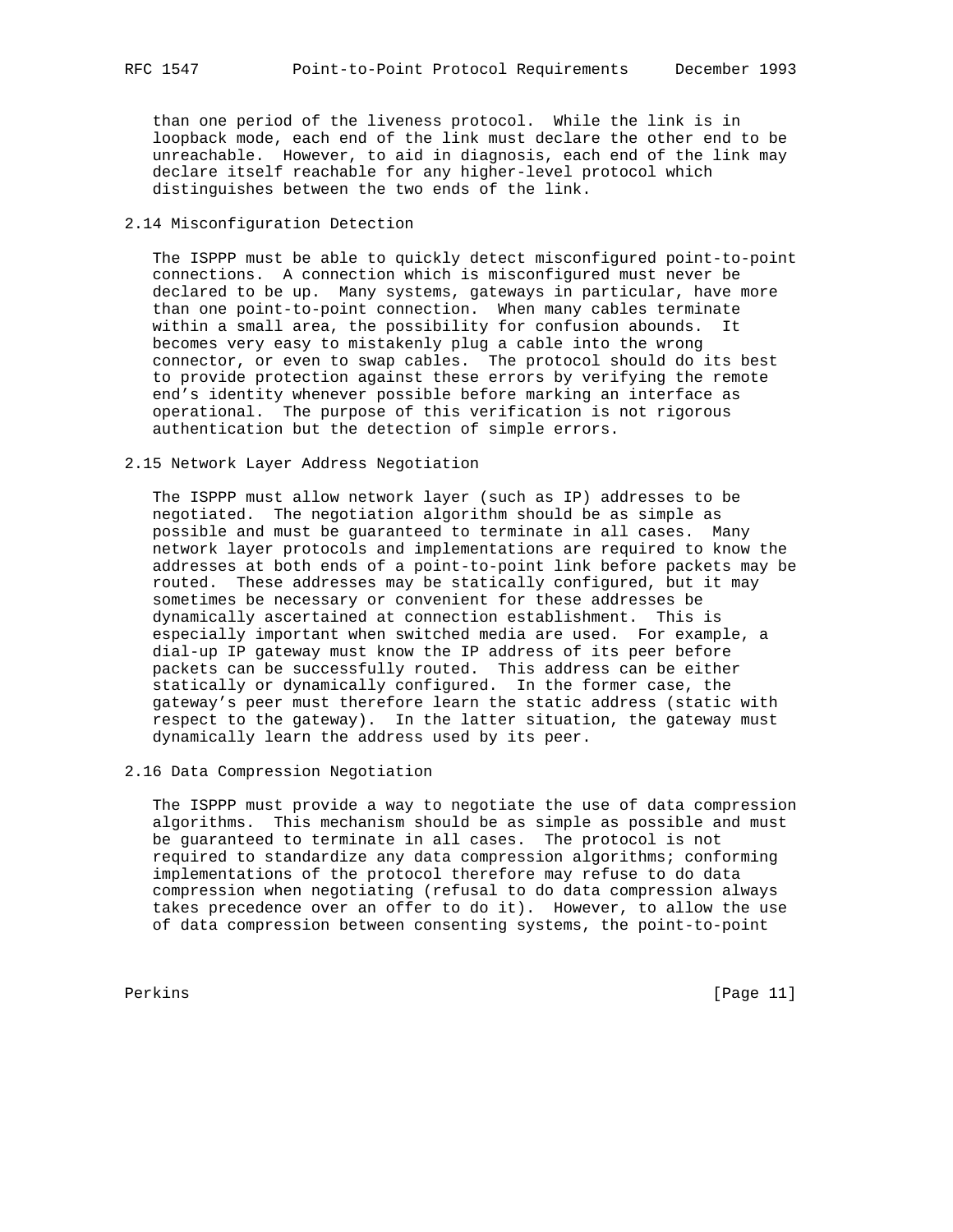protocol must not impede the use of data compression. In fact, it should be possible to use multiple, independent data compression schemes simultaneously. Because data compression algorithms are still very experimental in the Internet environment, it is likely that many different algorithms will be tried. The negotiation protocol must distinguish between these different algorithms to ensure that data compression is not enabled unless the same algorithm or algorithms are used at both ends of the connection. The number of such supported algorithms must be easily extensible.

# 2.17 Extensibility and Option Negotiation

 The ISPPP must allow for future extensions in a flexible way. The Internet will never cease to evolve. Changes in technology and user demands create new requirements. To function effectively as a standard, the protocol must have the ability to evolve along with its environment.

 To accomplish this, the ISPPP should be designed to be as extensible as possible and to allow for experimentation within the guidelines of the other requirements presented in this document. A proposed solution is to specify an option negotiation protocol. The option negotiation protocol could be used for the negotiation of network layer addresses, data compression schemes, MTU, encryption, etc. The option negotiation protocol must itself be extensible; it should allow the negotiation of a large number of future options and it should allow the use of other types of point-to-point links and encapsulation schemes.

# 3. Features Not Required

 This section discusses functionality which is explicitly not required. These functions may potentially be included in implementations as long as the inclusion does not violate any of the requirements itemized in the previous section.

# 3.1 Error Correction

 As discussed above in the sections on Simplicity and Error Detection, error correction is the responsibility of the transport layer and is not required in a point-to-point protocol. However, on links with high error rates, performance may be increased by adding error correction at the data link level. Therefore, the ISPPP must not prevent the addition of error correction by private agreement, even though such mechanisms are not required in the basic implementation.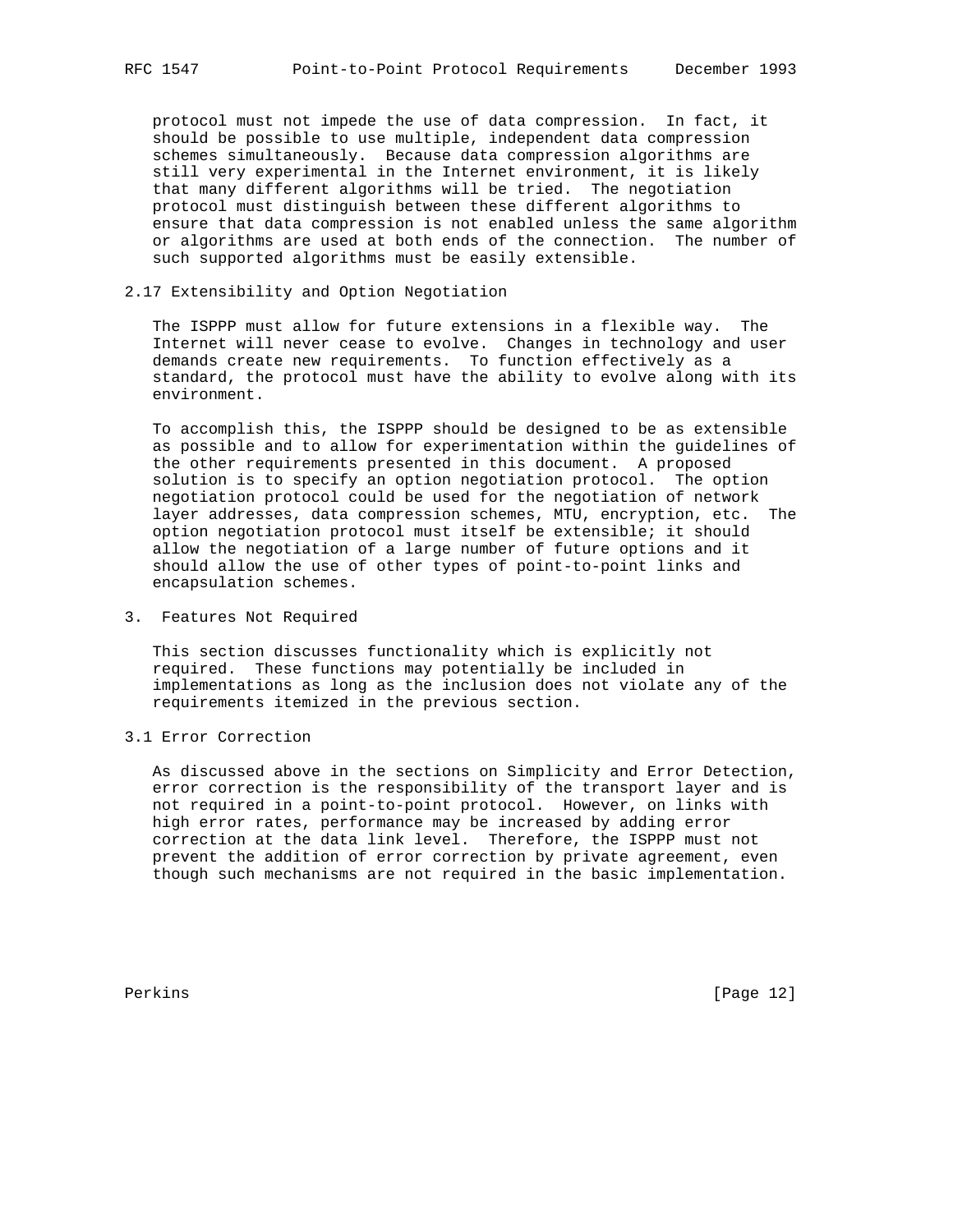# 3.2 Flow Control

 Flow control (such as XON/XOFF) is not required. Any implementation of the ISPPP is expected to be capable of receiving packets at the full rate possible for the particular data link and physical layers used in the implementation. If higher layers cannot receive packets at the full rate possible, it is up to those layers to discard packets or invoke flow control procedures. As discussed above, end to-end flow control is the responsibility of the transport layer. Including flow control within a point-to-point protocol often causes violation of the simplicity requirement.

#### 3.3 Sequencing

 Sequencing of packets is not required. The ISPPP need provide no more service than the IP protocol, an unreliable datagram service which is free to reorder packets. In fact, it is specifically allowed to reorder packets based upon some type-of-service criteria implemented in higher-level protocols.

### 3.4 Backward Compatibility

 There is no requirement for the ISPPP to provide backward compatibility with any other point-to-point protocol. First, there are no official Internet Standards with which backward compatibility must be maintained. Second, attempting to maintain backward compatibility may lead to needless restrictions on the new protocol. However, there is no need for the designers of the ISPPP to go out of their way to inhibit backward compatibility.

# 3.5 Multi-Point Links

 There is no requirement for supporting multi-point links. Many features which are required are only valid between two peers. These links are sufficiently rare that the benefits of supporting them are outweighed by the added complexity their support would introduce into the ISPPP.

 Historical Note: The original rationale also stated: "Furthermore, it is unlikely that many new types of multi-point links will be introduced in the foreseeable future." Since this was written, considerable effort has been expended in new multi-point links, including Switched Multimegabit Data Service, Frame Relay, and Asynchronous Transfer Mode. However, it is clear that these are considerably more complex than ISPPP.

Perkins [Page 13]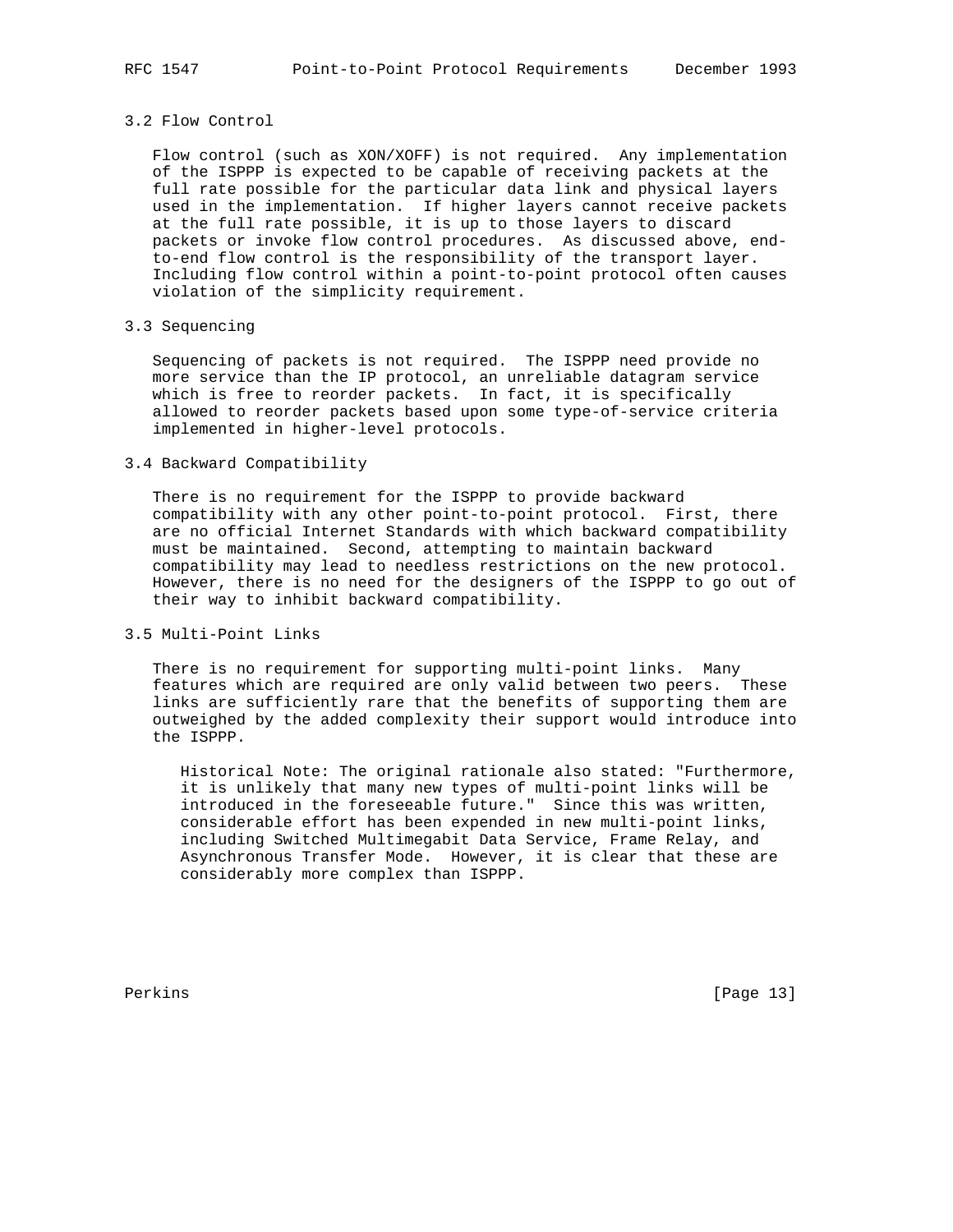3.6 Half-Duplex or Simplex Links

 Support for half-duplex or simplex links is not required. These types of links are not in common use in the current Internet. Half duplex links require some method of turning the line around. The ISPPP need not have an explicit mechanism for handling line turn around. Such support might possibly be added in the future via the required extension mechanism.

3.7 7-bit Asynchronous RS-232 Links

 The use of asynchronous RS-232 need not support 7-bit links. 8-bit links are predominant in the Internet environment and supporting 7 bit links introduces unnecessary complexity.

4. Prior Work On PPP Protocols

 This section reviews a number of existing point-to-point and data link layer protocols and points out which of our requirements are not satisfied.

- 4.1 Internet Protocols
- 4.1.1 RFC 891 DCN Local-Network Protocols, Appendix A

 In Appendix A of RFC 891, "DCN Local-Network Protocols" [4], D.L. Mills describes the data link layer packet formats used by the Fuzzball system for asynchronous, character-oriented synchronous, DDCMP, HDLC, ARPANET 1822, X.25 LAPB and ethernet links. These protocols meet the stated requirements for simplicity, transparency, packet framing and efficiency, but fall short of many of the others. Most of these protocols assume the use of the IP protocol, and do not include any type of protocol demultiplexing field. No error detection mechanism is provided except when necessary to comply with another standard such as ethernet. RFC 891 does not mention the MTU used for any of these links. Other requirements such as loopback detection and misconfiguration detection are not discussed. Finally, no option negotiation scheme is defined; without a protocol demultiplexing field it would be difficult or impossible to include one.

4.1.2 RFC 914 - Thinwire Protocols

 RFC 914, "Thinwire Protocols" [5], discusses the use of low speed links in the Internet. This document places its main emphasis on decreasing round-trip delay and increasing link efficiency with the help of header compression (vs. data compression) techniques. Three "Thinwire" protocols are discussed, Thinwire I, Thinwire II and

Perkins [Page 14]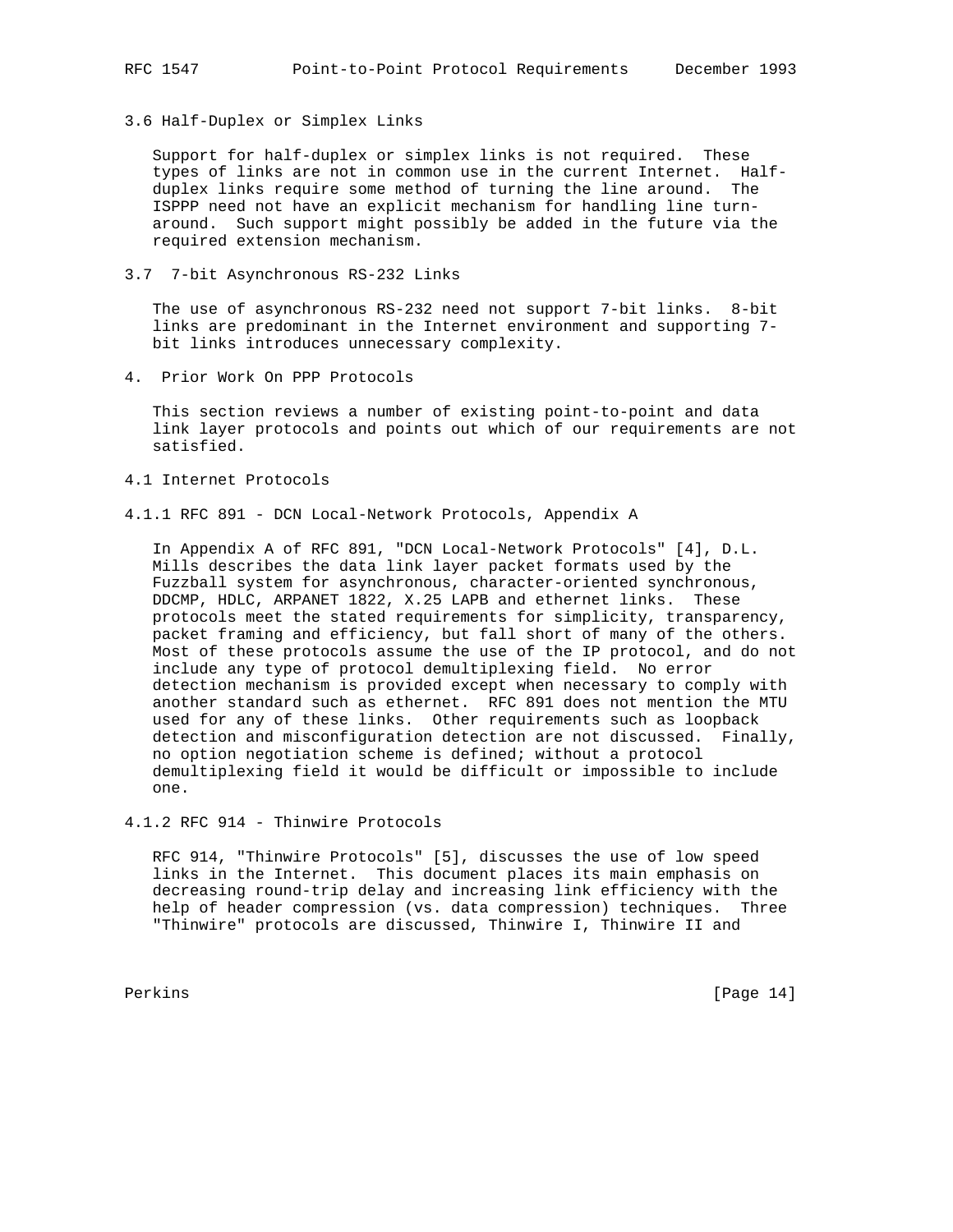Thinwire III. The latter two protocols require the use of a reliable data link layer protocol; one such protocol, "SLIP" (not to be confused with Rick Adams' SLIP), is proposed in Appendix D of the RFC. As proposed, "SLIP" does not meet many of the stated requirements. Although not terribly complex, as a reliable, error detecting and correcting protocol, it is not "simple". The 32 octet packet size makes it inefficient for large or uncompressed packets, requiring complex fragmentation and reassembly. The use of other than asynchronous links is not mentioned. The entire reliable link layer would be redundant over LAPB links. There is no mechanism for option negotiation or future extensibility.

4.1.3 RFC 916 - Reliable Asynchronous Transfer Protocol

 RFC 916 [6] presents RATP, the Reliable Asynchronous Transfer Protocol. RATP provides error detection and correction, sequencing and flow control across a point-to-point connection. It is directed towards full duplex RS-232 links although it is useful for other point-to-point links. Although the author claims that RATP is not as complex as some other protocols, it is far from simple. RATP solves many of the problems which we have labeled non-requirements and fails to solve many of our stated requirements. Specifically, RATP does not support option negotiation and has no mechanism for future extensibility. Since RFC 916 was published, no consensus has emerged advocating RATP. For these reasons RATP is not recommended as the ISPPP.

4.1.4 RFC 935 - Reliable Link Layer Protocols

 RFC 935 [7] is a rebuttal to the protocols proposed in RFCs 914 and 916. J. Robinson discusses existing and widely-used national and international standards which meet the needs addressed by the two prior RFCs. The standards reviewed include character-oriented asynchronous and synchronous (bisynch) protocols and bit-oriented synchronous protocols. RFC 935 does not present any higher level issues such as option negotiation or extensibility.

4.1.5 RFC 1009 - Requirements for Internet Gateways

 Section 3 of RFC 1009, "Constituent Network Interfaces" [8], briefly discusses requirements for transmission of IP datagrams over a number of types of point-to-point links including X.25 LAPB, HDLC framed synchronous links, Xerox Synchronous Point-to-Point synchronous lines and the MIT Serial Line Framing Protocol for asynchronous lines. RFC 1009 merely mentions these as reasonable candidates and does not go into depth on any of them. All are discussed further in this document.

Perkins [Page 15]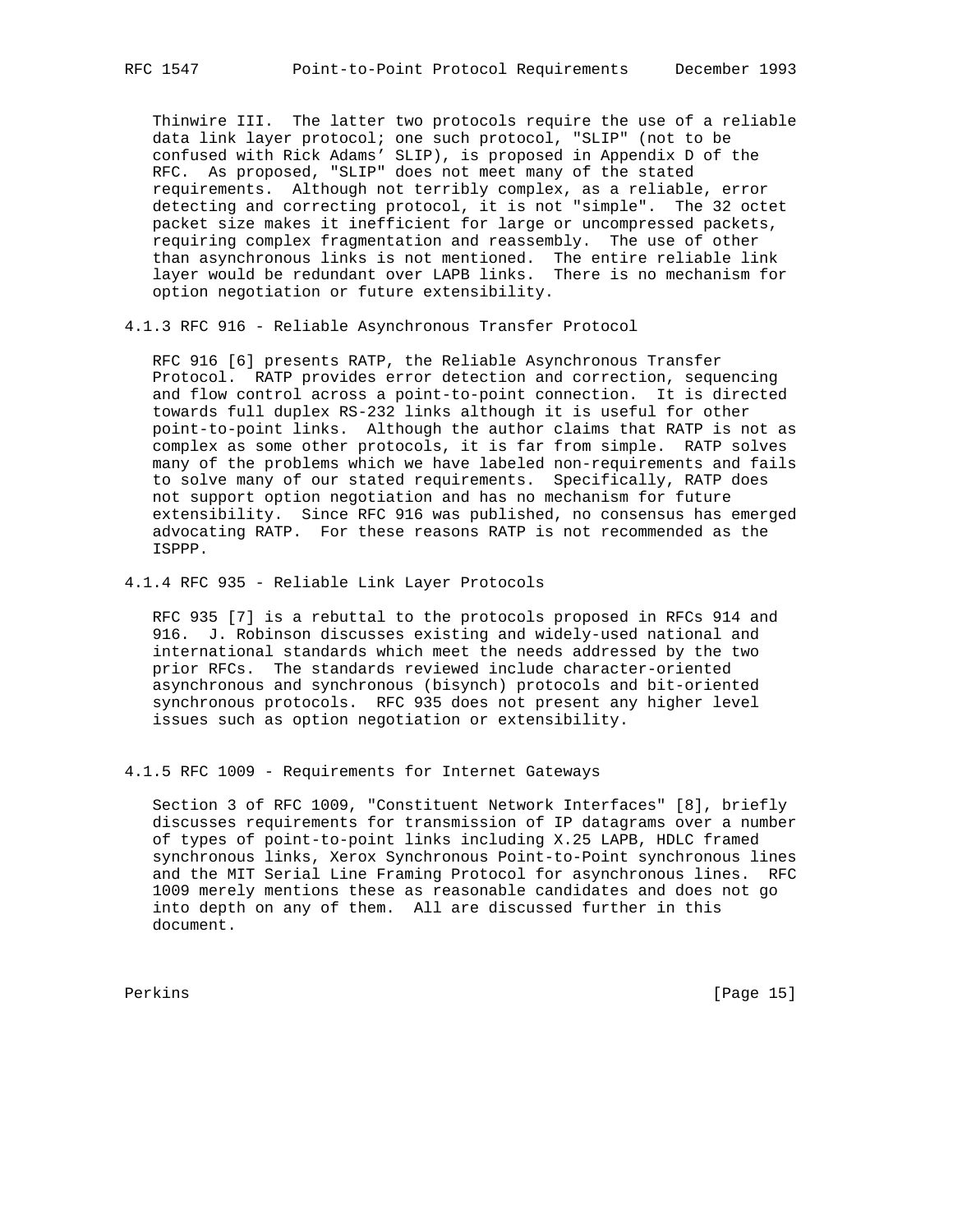# 4.1.6 RFC 1055 - Serial Line IP

 Rick Adams' Serial Line IP (SLIP) protocol [9] has become something of a de facto standard due to the popularity of the 4.2 and 4.3BSD UNIX operating systems. SLIP is easily added to 4.2 systems and is included with 4.3. Many other TCP/IP implementation have added SLIP implementations in order to be compatible. Yet SLIP is not a real standard; the protocol was only recently published in RFC form. Before RFC 1055 it was specified in the SLIP source code. SLIP does not meet most of the requirements set forth above. SLIP certainly meets the requirement for simplicity, and also meets the requirements for transparency and bandwidth efficiency. But SLIP only provides for sending IP packets over asynchronous serial lines. Since it provides no higher level protocol field for demultiplexing, SLIP cannot support multiple concurrent higher level protocols. Providing only a framing protocol, SLIP would be entirely redundant when used with a LAPB synchronous link. SLIP includes absolutely no mechanism for error detection, not even parity. Again due to its lack of a protocol type field, SLIP does not support any type of option negotiation or extensibility.

4.2 International Protocols

4.2.1 ISO 3309 - HDLC Frame Structure

 ISO 3309 [10], the HDLC frame structure, is a simple data link layer protocol which provides framing of packets transmitted over bit oriented synchronous links. Special flag sequences mark the beginning and end of frames and bit stuffing allows data containing flag characters to be transmitted. A 16-bit Frame Check Sequence provides error detection.

 By itself, the HDLC frame structure does not meet most of the requirements. HDLC does not provide protocol multiplexing, standard MTUs, fault detection or option negotiation. There is no mechanism for future extensibility.

 Given the HDLC frame structure's wide acceptance and simplicity, it may be an ideal building block for the ISPPP.

4.2.2 ISO 6256 - HDLC Balanced Class of Procedures

 ISO 6256, the HDLC Balanced Class of Procedures, specifies a data link layer protocol which provides error correction, sequencing and flow control. ISO 6256 builds on ISO 3309 and ISO 4335, HDLC Elements of Procedures.

As far as meeting our requirements is concerned, ISO 6256 does not

Perkins [Page 16]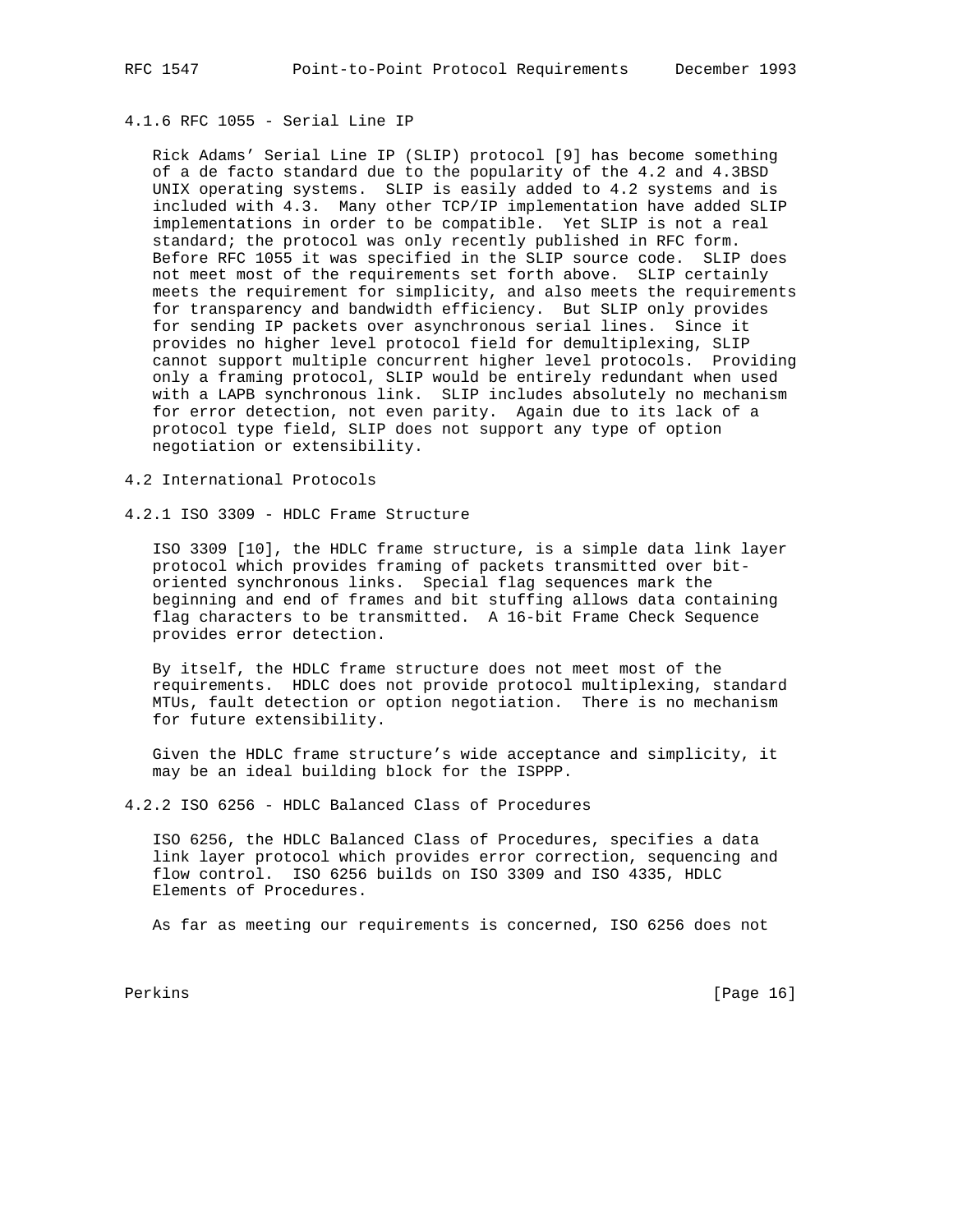provide any more utility than does ISO 3309. The capabilities that are provided are all considered unnecessary and overly complex.

4.2.3 CCITT X.25 and X.25 LAPB

 CCITT recommendation X.25 [11] describes a network layer protocol providing error-free, sequenced, flow controlled virtual circuits. X.25 includes a data link layer, X.25 LAPB, which uses ISO 3309, 4335 and 6256. Neither X.25 LAPB or full LAPB meet any more of our requirements than the ISO protocols.

4.2.4 CCITT I.441 LAPD

 CCITT I.441 LAPD [12] defines the Link Access Procedure on the ISDN D-Channel. The data link layer of LAPD is very similar to that of LAPB and fails to meet the same requirements.

4.3 Other Protocols

4.3.1 Cisco Systems point-to-point protocols

 The Cisco Systems gateway supports both asynchronous links using SLIP and synchronous links using either simple HDLC framing, X.25 LAPB or full X.25. The HDLC framing procedure includes a four byte header. The first octet (address) is either 0x0F (unicast intent) or 0x8F (multicast intent). The second octet (control byte) is left zero and is not checked on reception. The third and fourth octets contain a standard 16 bit Ethernet protocol type code.

 A "keepalive" or "beaconing" protocol is used to ensure the two-way connectivity of the serial line. Each end of the link periodically sends two 32 bit sequence numbers to the other side. One sequence number is the local side's sequence number, the other is the sequence number received from the other side. Hearing the local sequence number from the other side indicates that the link is working in both directions.

 The keepalive protocol is extensible. One extension is used to default IP addresses on serial lines of systems without non-volatile memory. A request for address is sent to the remote side. The remote side responds with its own IP address and a subnet mask. When the querying side receives the reply, it checks if the host portion of the remote address is either 1 or 2. If so, the opposite address is chosen for the local address. If not, the protocol cannot be used and we must rely on other address resolution means. This protocol assumes that each serial link uses one subnet or network number.

LAPB assuming IP is another possible encapsulation. A multi-protocol

Perkins [Page 17]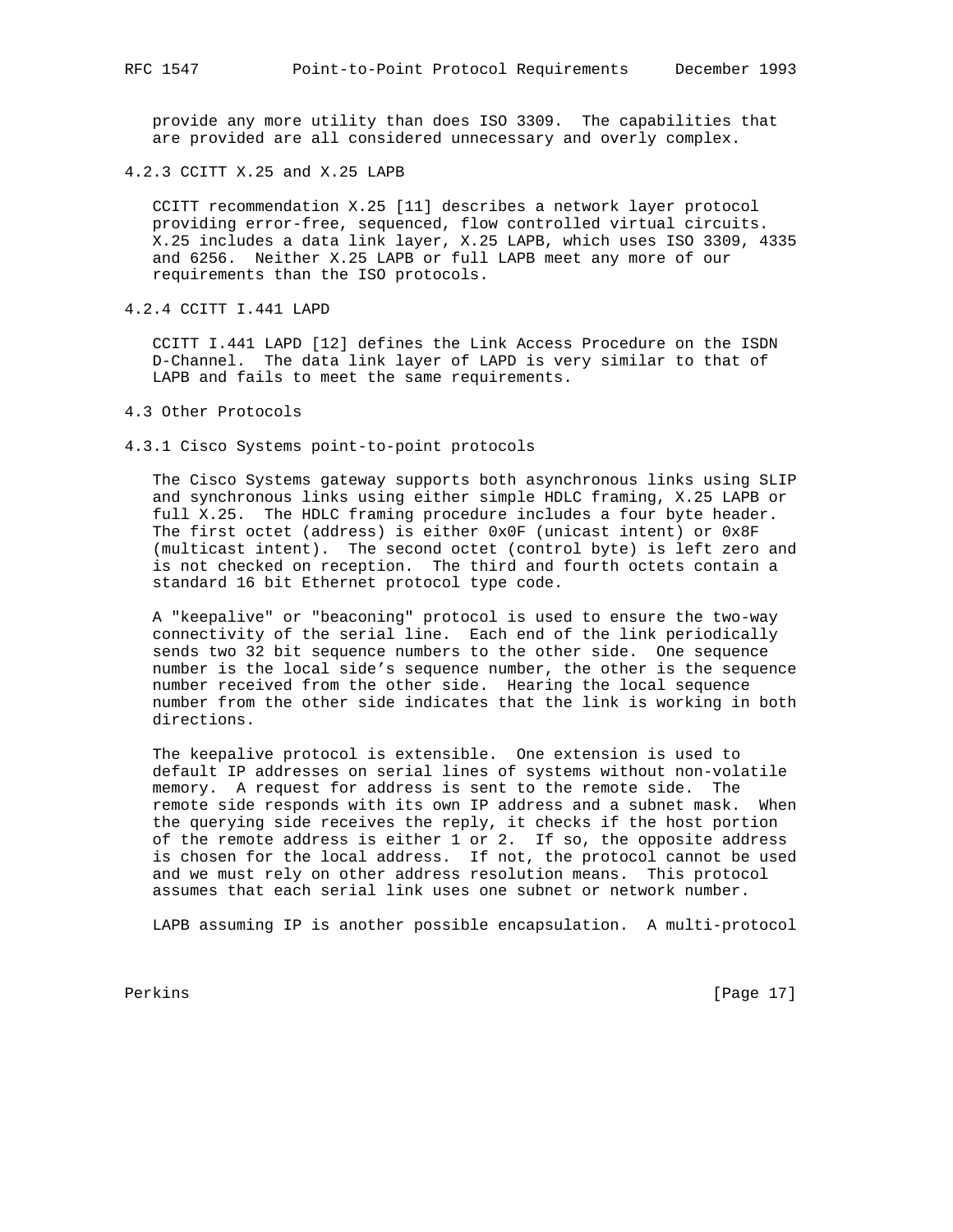extension of LAPB (multi-LAPB) includes a 16 bit Ethernet type code after the address and control bytes and in front of the actual protocol data. DDN X.25 and Commercial X.25 encapsulations are also supported. Multiple protocols are supported by making protocol dependent CALL REQUEST's.

# 4.3.2 MIT PC/IP framing protocol

 The MIT PC/IP framing protocol [13] provides a mechanism for the transmission of IP datagrams over asynchronous links. The low-level protocol (LLP) sublayer provides encapsulation while the local net protocol provides multiplexing of IP datagrams and IP address request packets. The protocol only allows host-to-gateway connections. Host-to-gateway flow control is provided by requiring the host to transmit request packets to the gateway until an acknowledgment is received. Rudimentary IP address negotiation requires the host to ascertain its IP address from the gateway.

 The protocol does not implement error detection, connection status determination, fault detection or option negotiation. Only asynchronous links are supported.

4.3.3 Proteon p4200 point-to-point protocol

 The Proteon p4200 multi-protocol router supports transmission of packets over bit-oriented synchronous links with a wide range of speeds (zero to 2 Mb/sec). The p4200 point-to-point protocol encapsulates packets inside HDLC frames but does not use the HDLC address or control fields; these two octets are instead used for a 16-bit type field. The p4200 does use the HDLC frame check sequence trailer. Protocol type numbers are ad hoc and do not correspond to any existing standard. A simple liveness protocol detects dead connections.

 Although the Proteon protocol does meet many of our requirements, it does not meet our requirements for option negotiation.

4.3.4 Ungermann Bass point-to-point protocol

 The Ungermann Bass router supports synchronous links using simple HDLC framing. Neither the HDLC address or control field are used, IP datagrams are placed immediately after the HDLC flag.

 The U-B protocol does not meet any of our requirements for fault detection or option negotiation. No mechanism for future extensibility is currently defined.

Perkins [Page 18]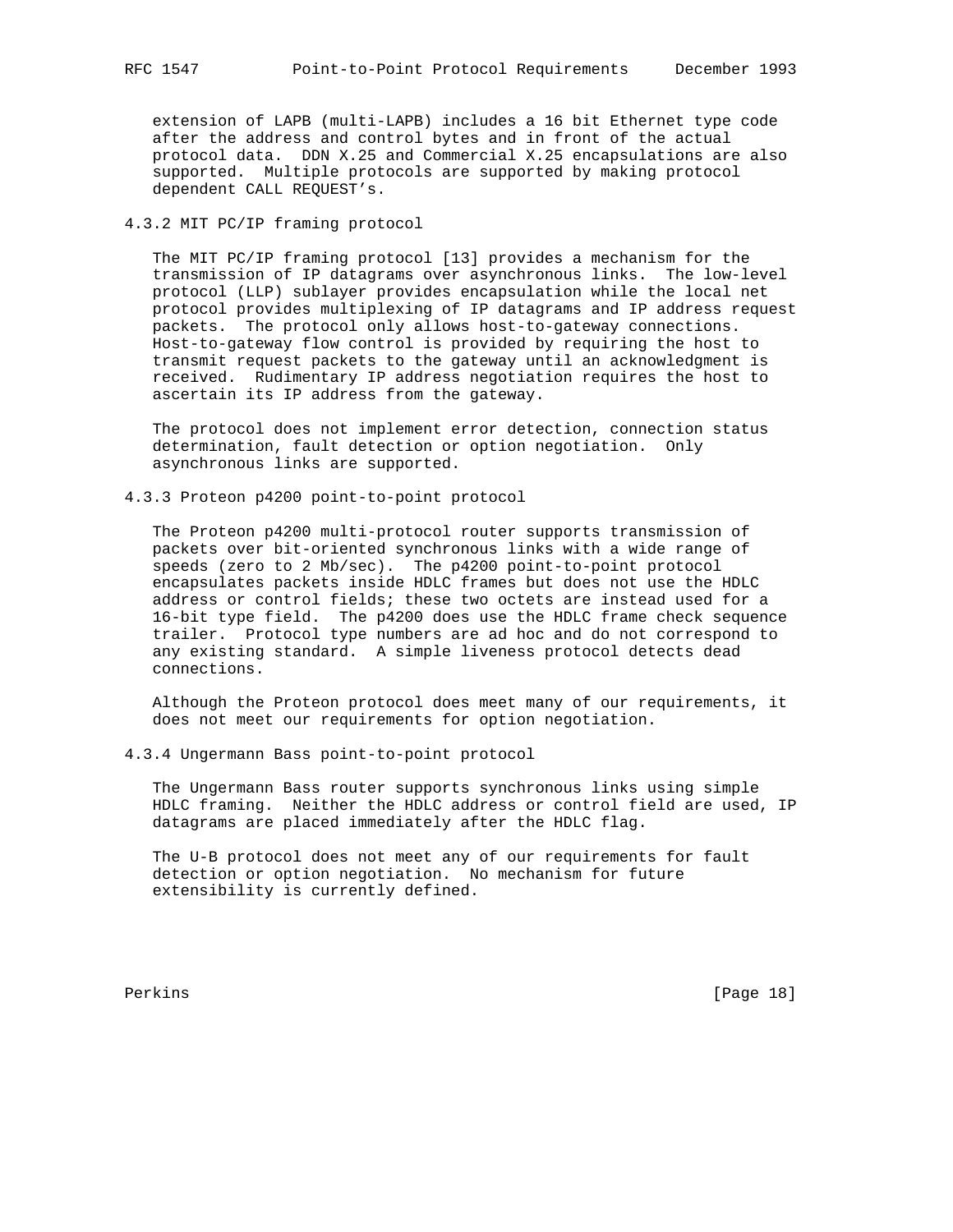### 4.3.5 Wellfleet point-to-point protocol

 The Wellfleet router supports synchronous links using simple HDLC framing. The HDLC framing procedure uses the HDLC address and places the Unnumbered Information (UI) command in all frames. A simple header following the UI command provides a two octet type field using the same values as Ethernet.

 The Wellfleet protocol does not meet any of our requirements for fault detection or option negotiation. No mechanism for future extensibility is currently defined, although one could be added.

### 4.3.6 XNS Synchronous Point-to-Point Protocol

 The Xerox Network Systems Synchronous Point-to-Point protocol (XNS PPP) [14] was designed to address most of the same issues that an ISPPP must address. In particular, it addresses the issues of simplicity, transparency, efficiency, packet framing, protocol multiplexing, error detection, standard MTUs, symmetry, switched and non-switched media, connection status, network address negotiation and future extensibility. However, the XNS SPPP does not meet our requirements for multiple data link layer protocols, fault detection and data compression negotiation. Although protocol multiplexing is provided, the packet type field has only 8 bits which is too few.

Perkins [Page 19]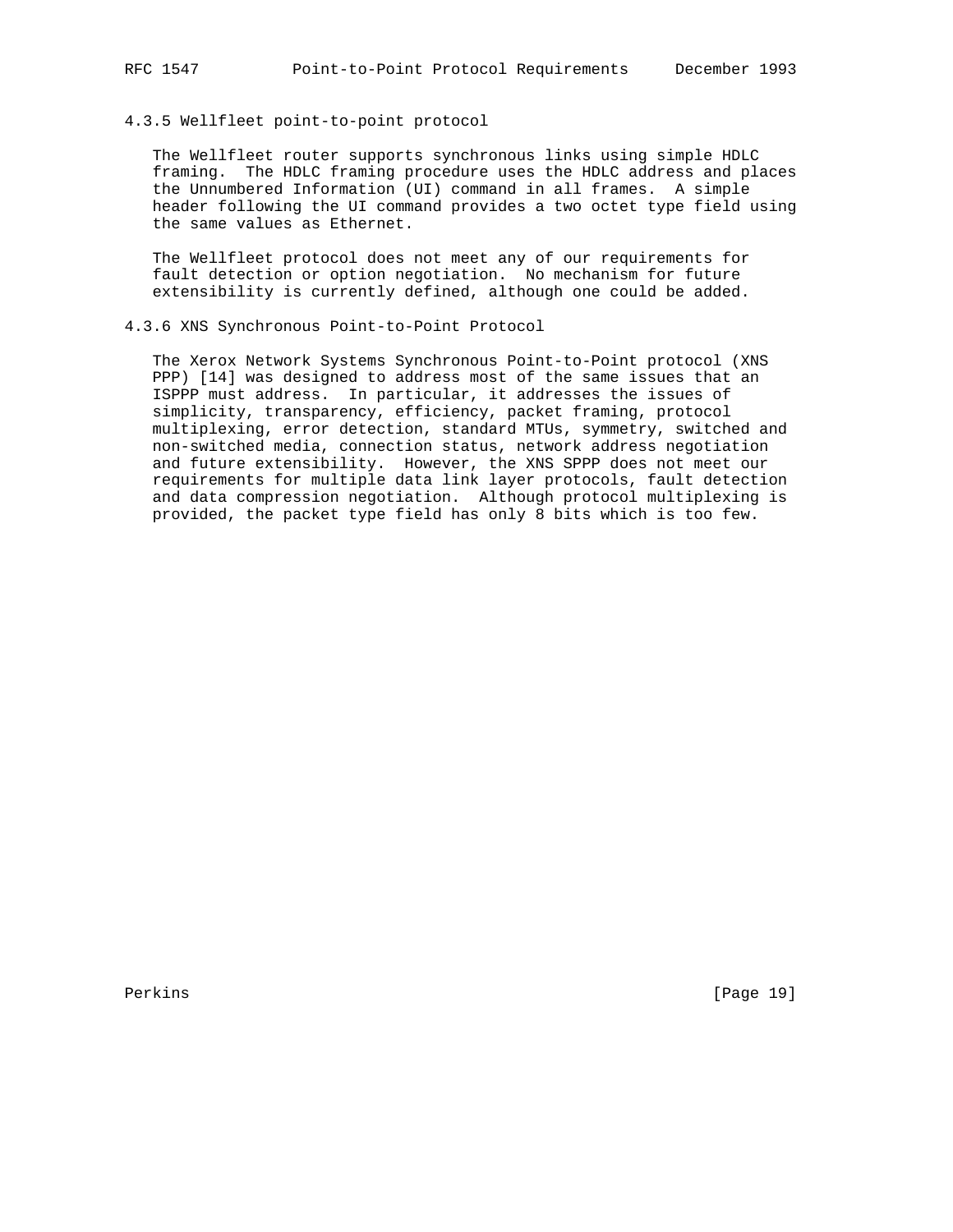References

- [1] Postel, J., "Internet Protocol", STD 5, RFC 791, USC/Information Sciences Institute, September 1981.
- [2] Postel, J., "User Datagram Protocol", STD 6, RFC768, USC/Information Sciences Institute, August 1980.
- [3] Electronic Industries Association, EIA Standard RS-232-C, "Interface Between Data Terminal Equipment and Data Communications Equipment Employing Serial Binary Data Interchange", August 1969.
- [4] Mills, D. L., "DCN Local-Network Protocols", STD 44, RFC 891, University of Delaware, December 1983.
- [5] Farber, David J., Delp, Gary S., and Conte, Thomas M., "A Thinwire Protocol for Connecting Personal Computers to the Internet", RFC 914, University of Delaware, September 1984.
- [6] Finn, G., "Reliable Asynchronous Transfer Protocol (RATP)", RFC 916, USC/Information Sciences Institute, October 1984.
- [7] Robinson, J., "Reliable Link Layer Protocols", RFC 935, BBN, January 1985.
- [8] Braden, R., and J. Postel, "Requirements for Internet Gateways", STD 4, RFC1009, USC/Information Sciences Institute, June 1987.
- [9] Romkey, J., "A Nonstandard for the Transmission of IP Datagrams Over Serial Lines: SLIP", STD 47, RFC 1055, June 1988. STD 4, RFC 1009, June 1987.
- [10] ISO International Standard (IS) 3309, "Data Communications High-level Data Link Control Procedures - Frame Structure", 1979.
- [11] CCITT Recommendation X.25, "Interface Between Data Terminal Equipment (DTE) and Data Circuit Terminating Equipment (DCE) for Terminals Operating in the Packet Mode on Public Data Networks", Vol. VIII, Fascicle VIII.2, Rec. X.25.
- [12] CCITT Recommendation Q.921 "ISDN User-Network Interface Data Link Layer Specification".

Perkins [Page 20]